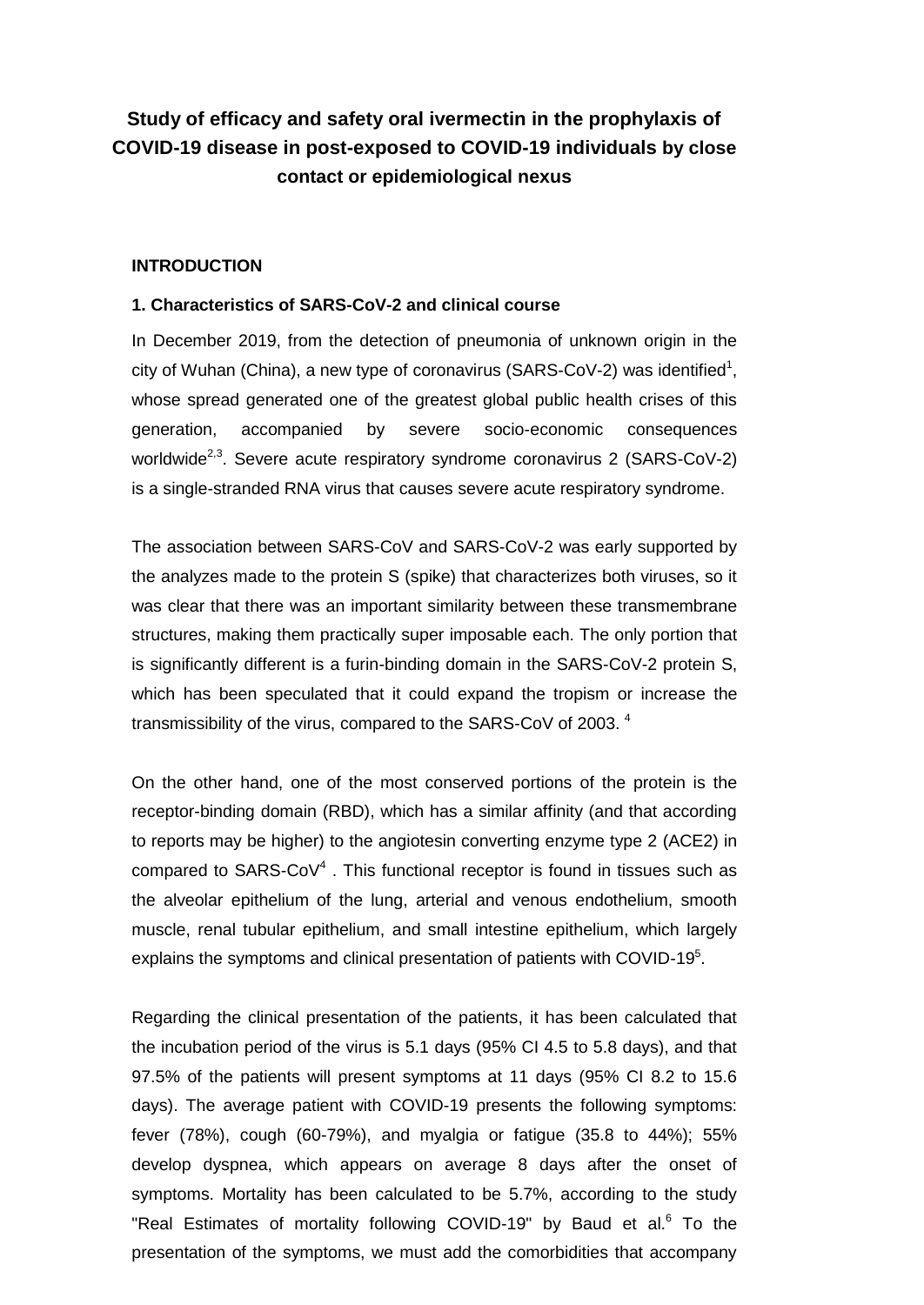each patient and that can negatively affect their diagnosis<sup>4</sup>. It is currently considered that, in at least one group of patients, severe symptoms are related to a cytokine storm produced in the context of acute respiratory distress syndrome that leads to impaired lung function.<sup>7</sup>

The severity of COVID-19 disease is associated with a cytokine profile, which resembles that of secondary hemophagocytic lymphohistiocytosis (sHLH), and is characterized by an increase in interleukin (IL) -2, IL-7, factor granulocyte colony stimulant, interferon-γ inducible protein 10, monocyte chemo attractant protein 1, macrophage inflammatory protein 1 -α, and tumor necrosis factor-α. Mortality predictors from a recent retrospective, multicenter study of 150 confirmed COVID-19 cases in Wuhan, China, included elevated ferritin (mean 1297.6 ng / ml in non-survivors vs 614.0 ng / ml in survivors; p <0.001) and IL-6 ( $p$  <0.0001,) suggesting that mortality could be due to viral hyperinflammation<sup>7</sup>. However, cases have been reported where tissue and organ involvement was found whose concentration of ECA2 receptors is very dissimilar (myocardium, brain). In all of them, the common denominator was small vessel thrombosis, as observed in entities such as Catastrophic Antiphospholipid Syndrome (SAC) and Disseminated Intravascular Coagulation (DIC).<sup>7</sup>

On the other hand, a large number of patients with COVID-19 presented mild or no symptoms, a factor that increased, due to the high level of contagion of this virus, the possibility of its rapid spread in the community<sup>4</sup>.

### **2. Drug repositioning**

The abrupt onset and rapid dissemination of SARS-CoV-2, limited the times for the design and evaluation of specific drugs, therefore, together with the measures of rapid diagnosis and isolation, and the development of vaccines that immunize the population against the virus, "pharmacological repositioning" measures have been chosen, in an effort to find effective therapies that counteract the most serious effects of the disease, which constitute approximately 15% of cases, according to the World Organization Of the health<sup>6–8</sup>.

The repositioning of existing drugs on the market, with established safety profiles, which are applied to other therapeutic indications, is a pragmatic strategy (which has already had good results with other drugs), cheaper and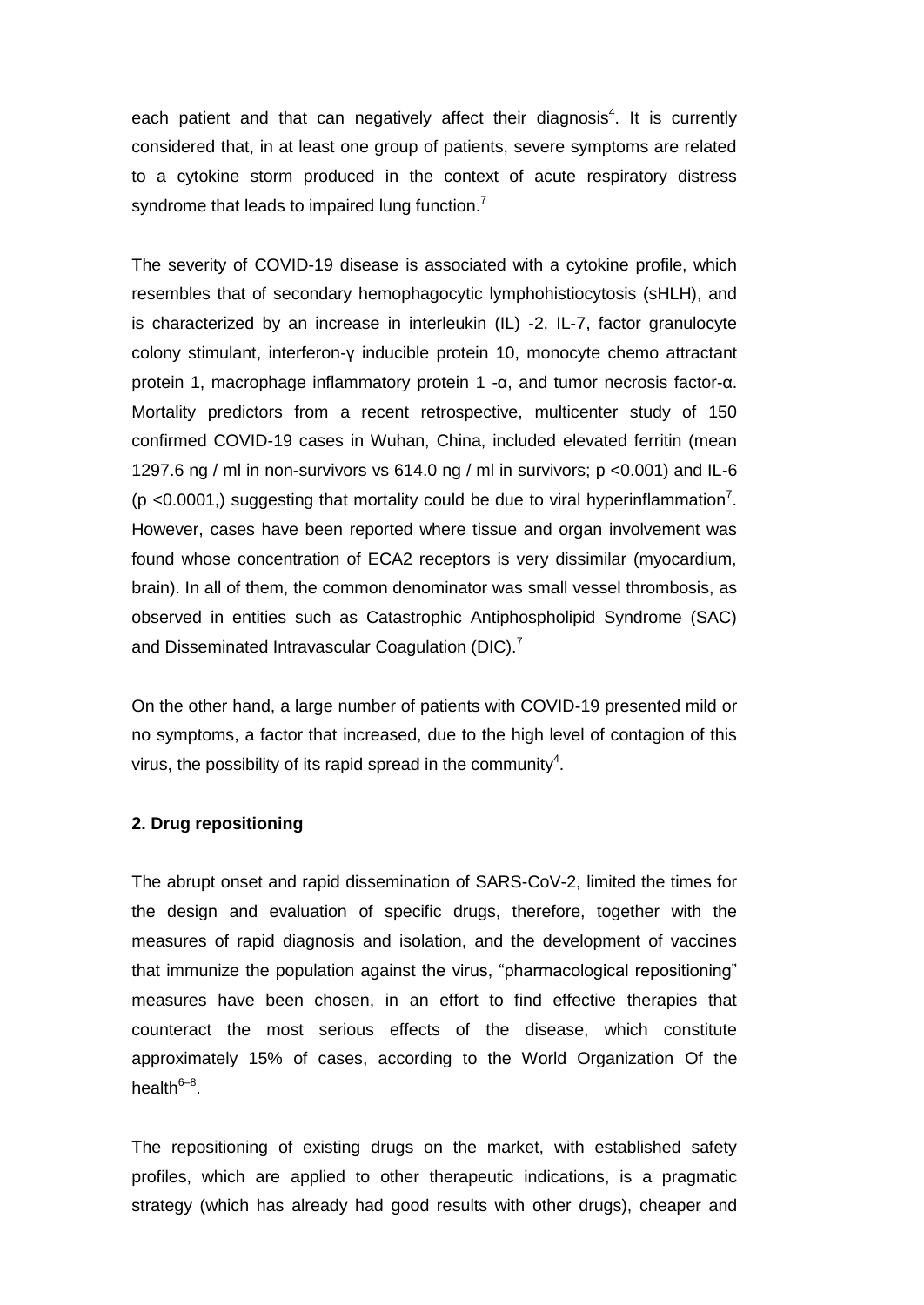faster than the development of new drugs, and it can be a key tool in an emergency situation such as the current one. 9,10

Considering that to date there are no specific therapies approved by the United States Food and Drug Administration (FDA) for SARS-CoV-2, different repositionable drugs are being investigated in clinical trials and compassionate use protocols based on in vitro activity (against SARS-CoV-2 and other related viruses) and / or in the limited clinical experience available. These studies are currently in different phases, and some have already shown encouraging results in terms of their efficacy in treating the disease.

#### **3. Mechanisms of action of ivermectin and background**

In relation to ivermectin, there are several studies in progress and others completed, both for prophylactic use, as well as for treatment in mild and severe cases of COVID-19. Studies by Caly et al., Based on previous experience with ivermectin and its action on other viruses, suggest that ivermectin has an inhibitory effect on SARS-CoV-2.<sup>11-13</sup>

Ivermectin was first introduced commercially in 1981 for use in animals, and was subsequently used for various diseases in humans. It has shown a wide range of activities, ranging from endo/ectoparasitide activity, to antiviral, antibacterial and anticancer activity<sup>14</sup>. Since 1980 it has been included in the essential drugs list of the World Health Organization (WHO), with millions of doses delivered annually through mass drug distribution programs $^{13}$ .

The first report on the efficacy of ivermectin *in vivo,* was that of its effect on parvovirus's in a freshwater crab (Cherax quadricarinatus) fifteen. The studies by Caly et al. Along with those of other groups, they have also demonstrated the efficacy of their antiviral activity against a wide range of viruses *in vitro.* It has been confirmed to inhibit IN nuclear import and replication of HIV-1<sup>15</sup>. Ivermectin has also been shown to inhibit nuclear import of viral and host proteins, including non-structural protein 5 from simian virus SV40 (T-ag) and dengue virus  $(DENV)^{12}$ .

It has been shown to limit infection by RNA viruses such as DENV 1-4, West Nile virus, Venezuelan equine encephalitis virus (VEEV), and influenza, and this broad-spectrum activity is believed to be due to to the action of many different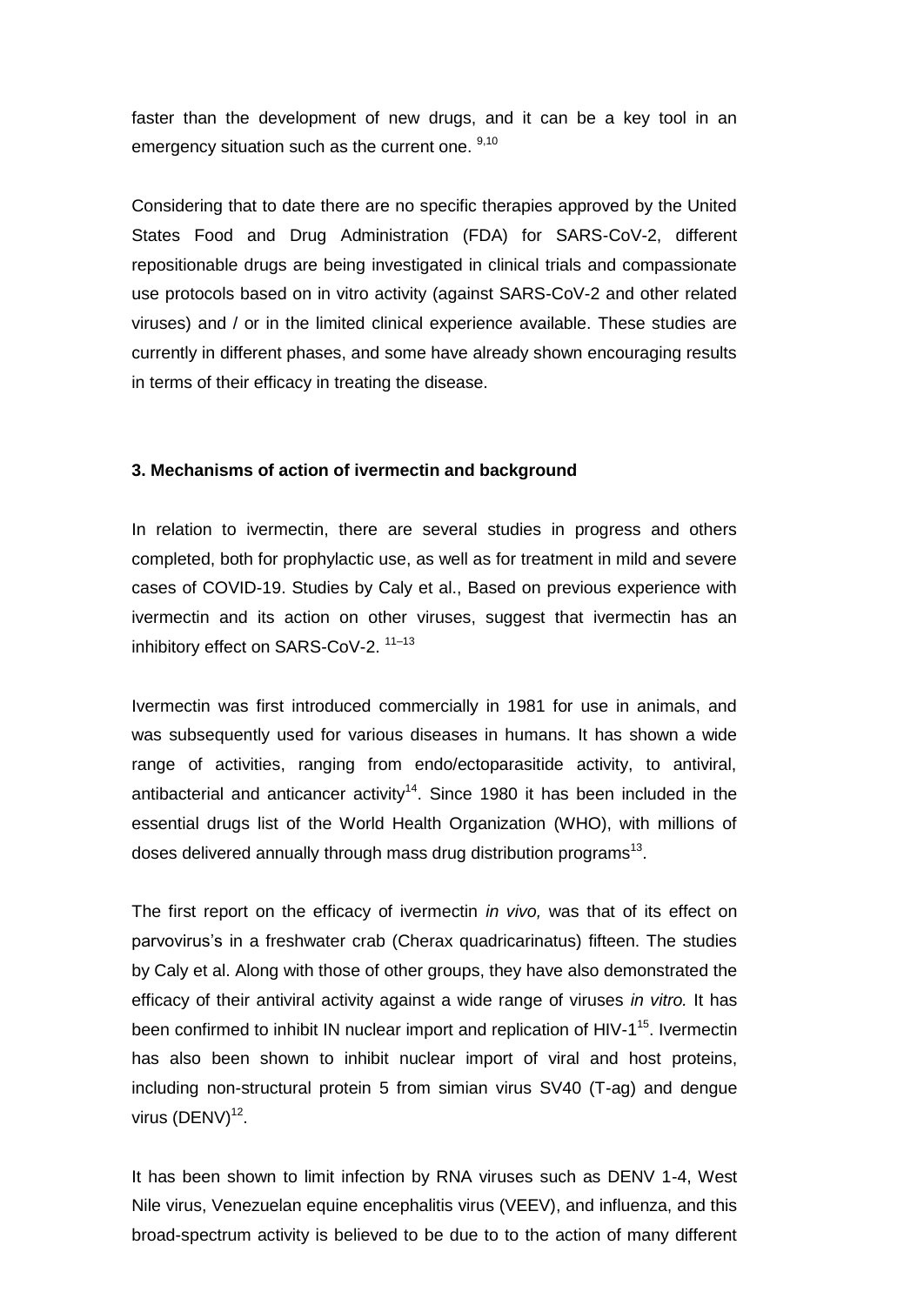RNA viruses on IMP $\alpha$  /  $\beta$ 1 during infection<sup>12</sup>. Ivermectin has also been shown to be effective against DNA pseudorabies virus (PRV), against Zika virus (ZIKV) in mice, but the authors acknowledged that study limitations warranted reassessment of ivermectin's activity against  $ZIKV^{11,12,16}$ .

The causative agent of the current COVID-19 pandemic, SARS-CoV-2, is a single-stranded, positive-sense RNA virus that is closely related to the severe acute respiratory syndrome coronavirus (SARS-CoV)<sup>11</sup>.

Studies of SARS-CoV proteins have revealed a possible role of IMPα / β1 during infection in the signal-dependent nucleocytoplastic closure of the SARS-CoV nucleocapsid protein, which may affect cell division $11$ .

Furthermore, the SARS-CoV accessory protein, the ORF6 protein, has been shown to antagonize the antiviral activity of the transcription factor STAT1 by sequestering IMPα / β1 in the ER / Golgi rough membrane. Taken together, these reports suggest that the nuclear transport inhibitory activity of ivermectin may be effective against SARS-CoV-2<sup>11</sup>.

On the COVID-19 virus, ivermectin would have two types of action: extra and intracellular<sup>3</sup>. The extracellular action is through interaction with cavities or ionophore channels present in the sarcolemma of the cell membrane, which electrolytically trap the corona of the virus capsid and prevent access to the cell<sup>3</sup>. In the mechanism intracellular, it is carried out through a destabilization of the IMPORTINE heterodimer complex (IMPA alpha / b1), a cotransporter that would carry the virus to the nucleus. When destabilized, the entry of the virus to the nucleus is blocked and thus prevents viral replication<sup>3</sup>.

To this day, numerous clinical trials are being conducted around the world to evaluate the antiviral activity of ivermectin in the treatment (in mild and severe cases) and prophylaxis against COVID-19. In the database of the US National Library, you can find about 60 clinical studies in different phases, some of which have already yielded results. These essays can be accessed through <https://www.clinicaltrials.gov/>

In Tucumán, the IVERCAR-TUC protocol (NCT Clinical Trials NCT04701710) evaluated the effect of the use of ivermectin associated with iota-carrageenan in repeated doses in the oral cavity for prophylaxis in the group of health personnel. The use of both associated drugs would reduce the probability of the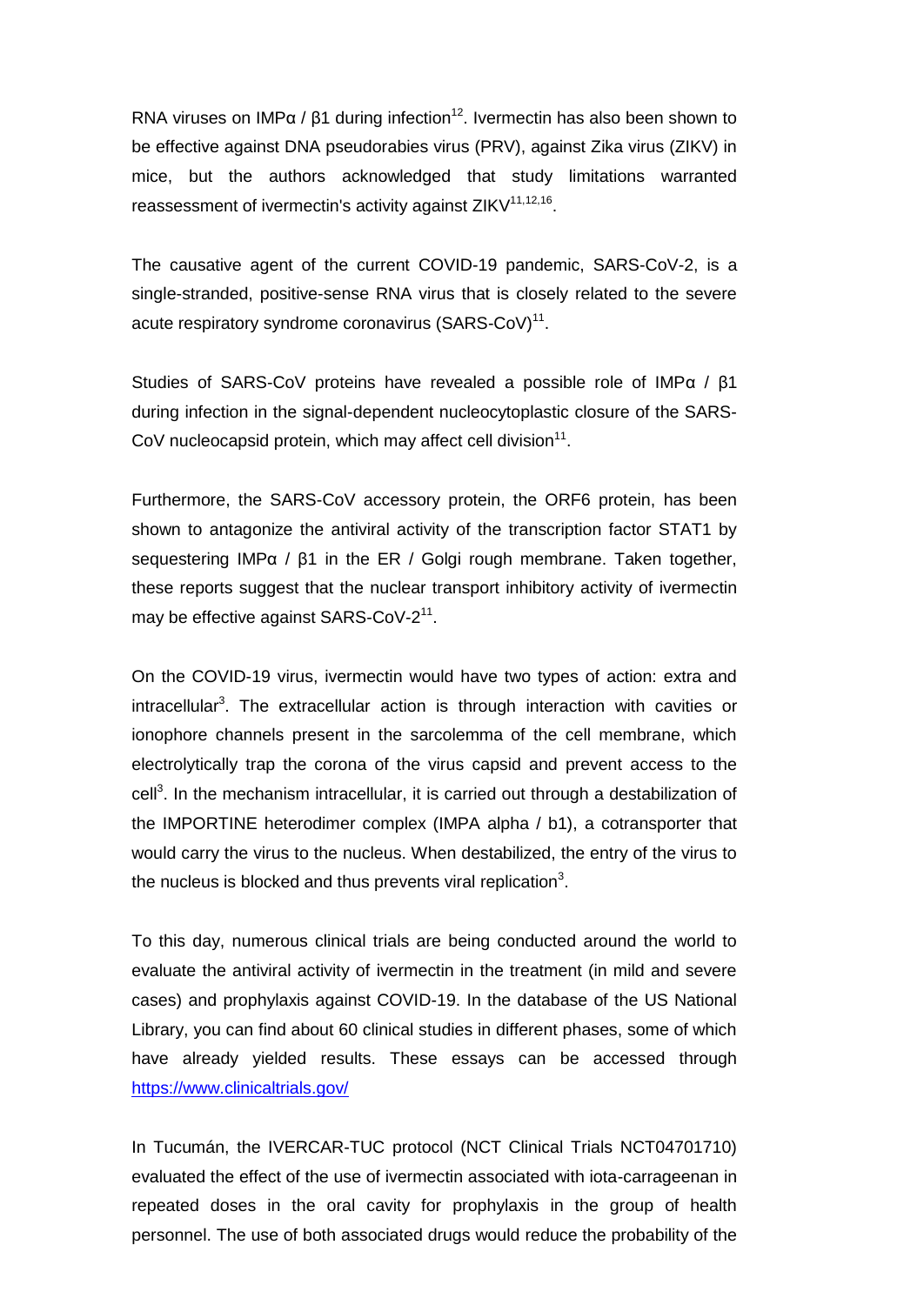appearance of severe clinical manifestations of the disease, and reduce the viral load and the time of dissemination of the virus in the preclinical phase<sup>17</sup>

On the other hand, the IDDEA protocol proposes the hypothesis of the use of ivermectin, dexamethasone, vitamin D3, enoxaparin and aspirin (according to the degree of symptoms), to reduce the risk of hospitalization in mild patients and mortality in severe patients. Both studies have demonstrated efficacy and safety based on the primary and secondary endpoints of ivermectin in relation to COVID-19 18,19

#### **4. Pharmacokinetics and Safety of Oral Ivermectin**

Ivermectin is authorized by the FDA (Food and Drug Administration), authorities of high sanitary surveillance and ANMAT, in the pharmaceutical forms tablets and oral solution for systemic absorption, and for topical administration as cream at 0.5% and  $1\%^{20}$ . After its metabolization in the human body, its metabolites are almost exclusively eliminated in the faeces for about 12 days, while less than 1% of the administered dose is excreted in the urine. The plasma half-life of ivermectin is around 12 hours and that of the metabolites around three days.

Studies have shown the effectiveness of oral ivermectin in the treatment of endoparasites and ectoparasites. There are reports of its management in scabies, myiasis, onchocerciasis, migraine larvae of the skin and even pediculosis, to the point that today it is the drug of choice for the treatment and control of onchocerciasis<sup>13</sup>. The side effects that have been reported are fever, headache, pruritus, edema, myalgia and arthralgia in 64% of them with the first dose, and 50% with the second, but of mild to moderate intensity, which subsided easily with aspirin and / or antihistamines.

Other observed effects were dizziness, drowsiness, and hypotension, which are mild and brief <sup>13,20</sup>. The drug is well tolerated in children older than 5 years, and administered orally, it does not cross the blood-brain barrier. It is contraindicated in pregnancy, although studies have been reported in which it was inadvertently administered to women in the first trimester of pregnancy without finding teratogenic effects. Its concomitant use with drugs that act on GABA receptors, barbiturates and benzodiazepines should be avoided <sup>13</sup>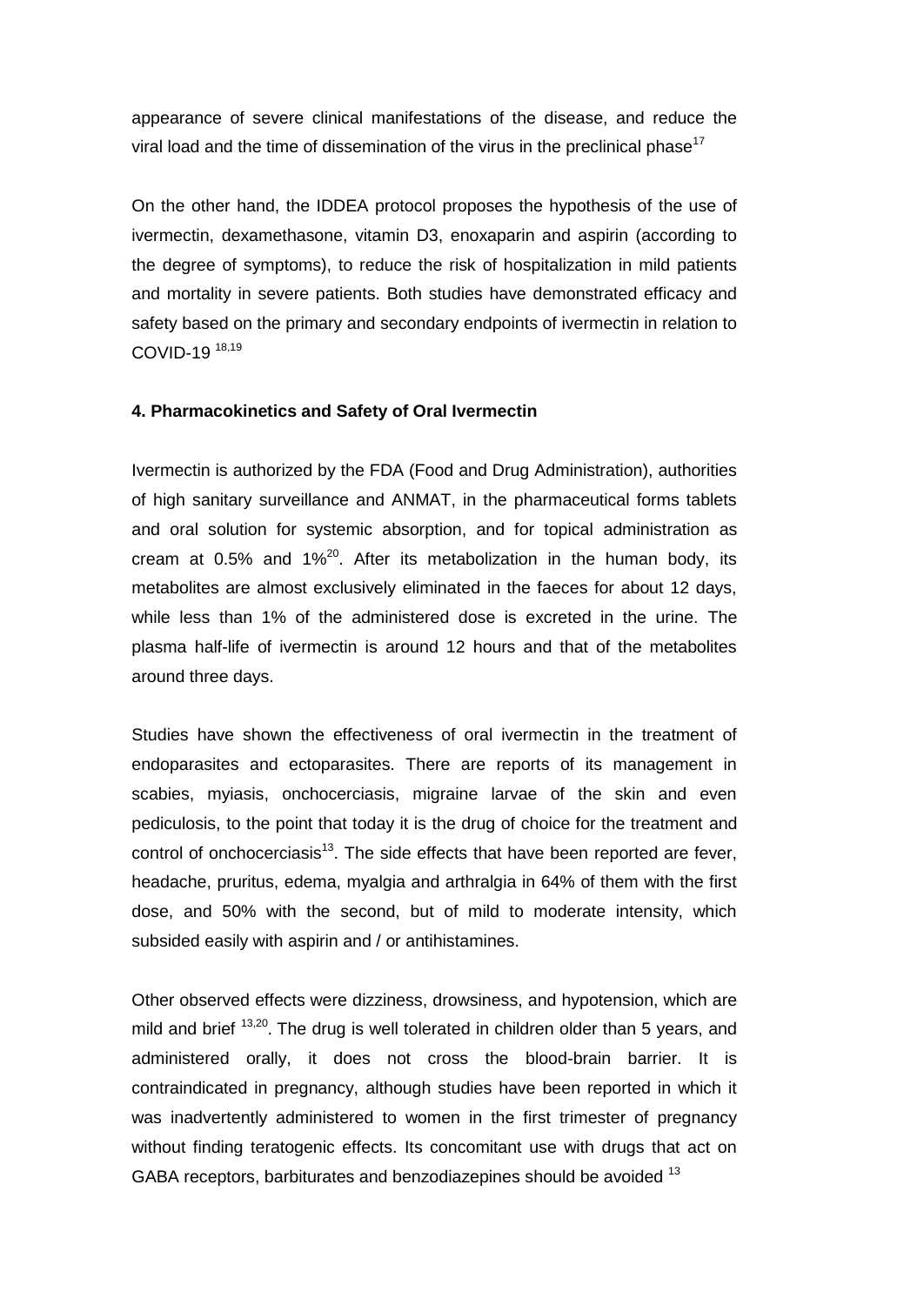# **5. Repositioning of ivermectin for the treatment and prophylaxis of COVID-19**

Taking into account the above, and the imperative of reducing hospital admissions and the mortality rate, while optimizing health HR, our health system considered the study of the repositioning of the drug ivermectin for treatment and prophylaxis of COVID as strategic<sup>18</sup>.

As previously evaluated in health personnel, associated with iota-carrageenan (IVERCAR-TUC), in this case we seek to evaluate the effect of the use of oral Ivermectin on the appearance and eventual progression of COVID-19 disease in a population of healthy individuals who are exposed to contagion through close contact with a positive case of COVID-19 or epidemiological link.

# **OBJECTIVES, HYPOTHESIS AND VARIABLES OF THE STUDY**

# **a. Objective**

To evaluate the effect of the use of Ivermectin on the appearance and eventual progression of COVID-19 disease in a population of healthy individuals who have been found exposed and with a higher risk of contagion due to being close contact or epidemiological link

# **b. Study hypothesis**

Treatment with ivermectin would decrease the probability of the appearance or progression of clinical manifestations and the appearance of severe disease, and decrease the viral load and the time of virus shedding.

# **c. Study variables**

Comparison between both treatment groups of the following variables:

# **Primary**

- Incidence of appearance of symptoms related to infection by
- CoVid-19 Duration of symptoms secondary to infection by Covid -19
- Incidence of progression to severe disease
- Incidence of clinical fall or relapse after discharge, in cases who contract CoVid-19
- Incidence of reported adverse events

# **Secondary**

• Incidence of CoVid-19 detection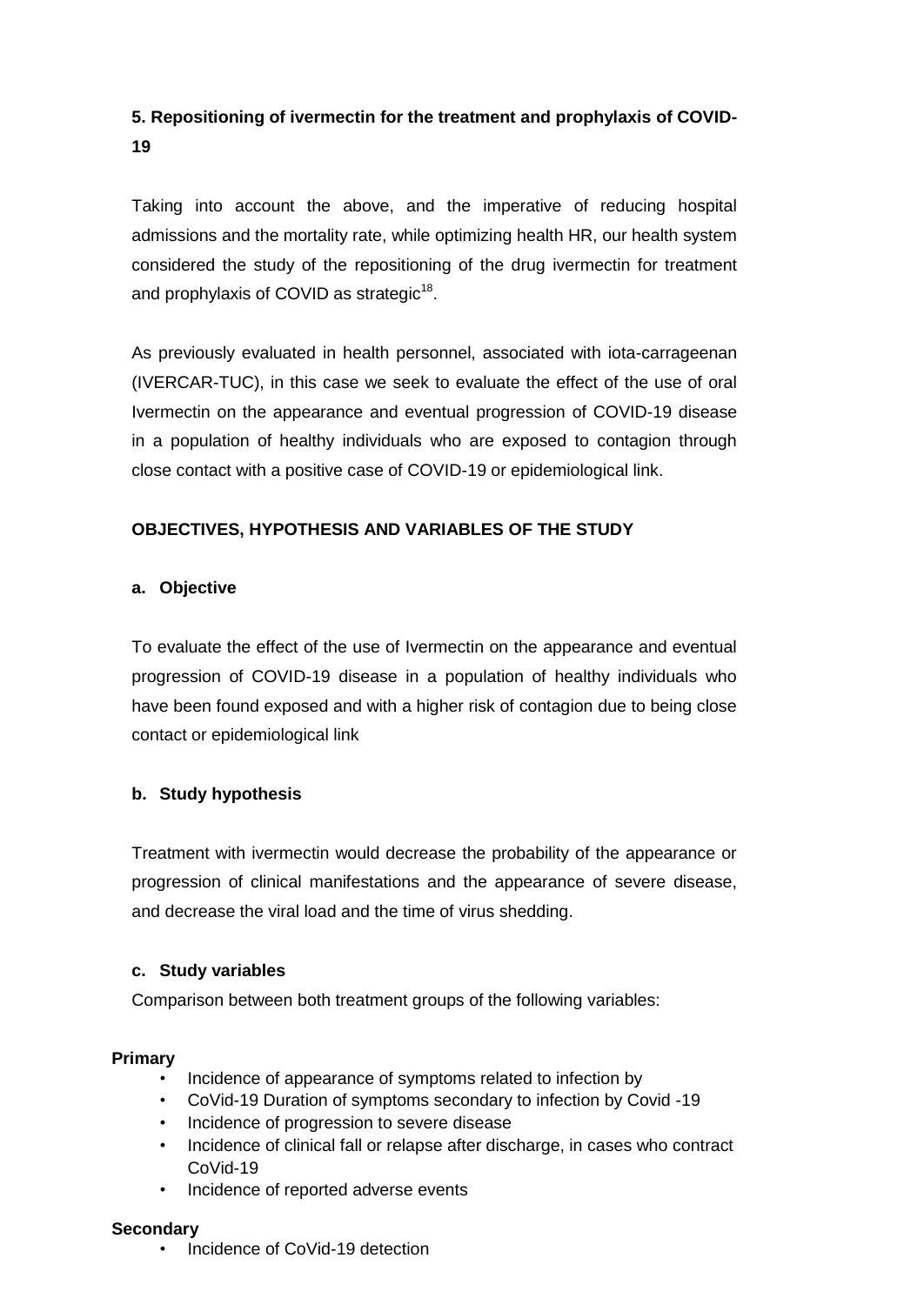• Virus persistence time

# **SYNOPSIS OF THE STUDY**

| <b>Code of Protocol</b>        | Addendum Exp: 5077/410-CH-2020 IP Dra. Rossana                                                                        |
|--------------------------------|-----------------------------------------------------------------------------------------------------------------------|
|                                | Chahla - Dr. Luis Medina Ruiz                                                                                         |
| <b>Medical Executive</b>       | <b>Secretary Monitor Center</b>                                                                                       |
|                                | <b>SIPROSA Presidency</b>                                                                                             |
|                                | Avellaneda Hospital                                                                                                   |
| <b>Title of study</b>          | Safety and Efficacy Study of oral Ivermectin in the                                                                   |
|                                | prophylaxis of COVID-19 disease in individuals post-                                                                  |
|                                | exposure by close contact or epidemiological link.                                                                    |
| Type of study                  | Randomized, blinded, placebo-controlled clinical trial with                                                           |
|                                | Control Group (CG) and Treatment Group (GT).                                                                          |
|                                | Randomization 2:1. Treatment group n = 500. Placebo                                                                   |
|                                | group $n = 250$                                                                                                       |
| <b>Justification</b>           | emergency of COVID-19 requires the<br>The<br>rapid                                                                    |
|                                | development of strategies to avoid the impact of the                                                                  |
|                                | disease on the population, to reduce the saturation of our                                                            |
|                                | health system and to reduce the level of mortality from                                                               |
|                                | coronavirus. Taking into account the characteristics of the<br>RNA detection diagnostic test, which is not immediate, |
|                                | and that contagion control is essential during the first days                                                         |
|                                | of the development of the disease this treatment with                                                                 |
|                                | ivermectin<br>in<br>suspected<br>cases<br>of COVID-19<br>(by                                                          |
|                                | epidemiological link) would contribute to the control of                                                              |
|                                | contagion during the first part of the infection, even in the                                                         |
|                                | absence of symptoms of the disease.                                                                                   |
| <b>Hypothesis of the study</b> | Treatment with ivermectin would decrease the probability                                                              |
|                                | of the appearance or progress of clinical manifestations                                                              |
|                                | and the appearance of severe disease, and would                                                                       |
|                                | decrease the viral load and the time of virus shedding.                                                               |
| Objective                      | To evaluate the effect of the use of Ivermectin on the                                                                |
|                                | appearance and eventual progression of COVID-19 disease                                                               |
|                                | in a population of healthy individuals who have been                                                                  |
|                                | exposed and at higher risk of infection due to close                                                                  |
|                                | contact or epidemiological link                                                                                       |
| <b>Variables of Study</b>      | Comparison between both treatment groups of the                                                                       |
|                                | following variables:<br>Primary:                                                                                      |
|                                | Incidence of onset of symptoms related to CoVid-<br>$\bullet$                                                         |
|                                | 19 infection.                                                                                                         |
|                                | Duration of symptoms secondary to<br>Covid                                                                            |
|                                | infection -19.                                                                                                        |
|                                | Incidence of progression to severe disease.<br>$\bullet$                                                              |
|                                | Incidence of fall or clinical relapse after discharge,                                                                |
|                                | in cases that contract CoVid-19.                                                                                      |
|                                | Incidence of reported adverse events.                                                                                 |
|                                | Secondary:                                                                                                            |
|                                | CoVid-19 detection incidence.                                                                                         |
|                                | Virus persistence time<br>$\bullet$                                                                                   |
| <b>Poblation</b>               | It will be constituted by healthy individuals that are                                                                |
|                                | exposed and with greater risk of contagion of COVID-19 by                                                             |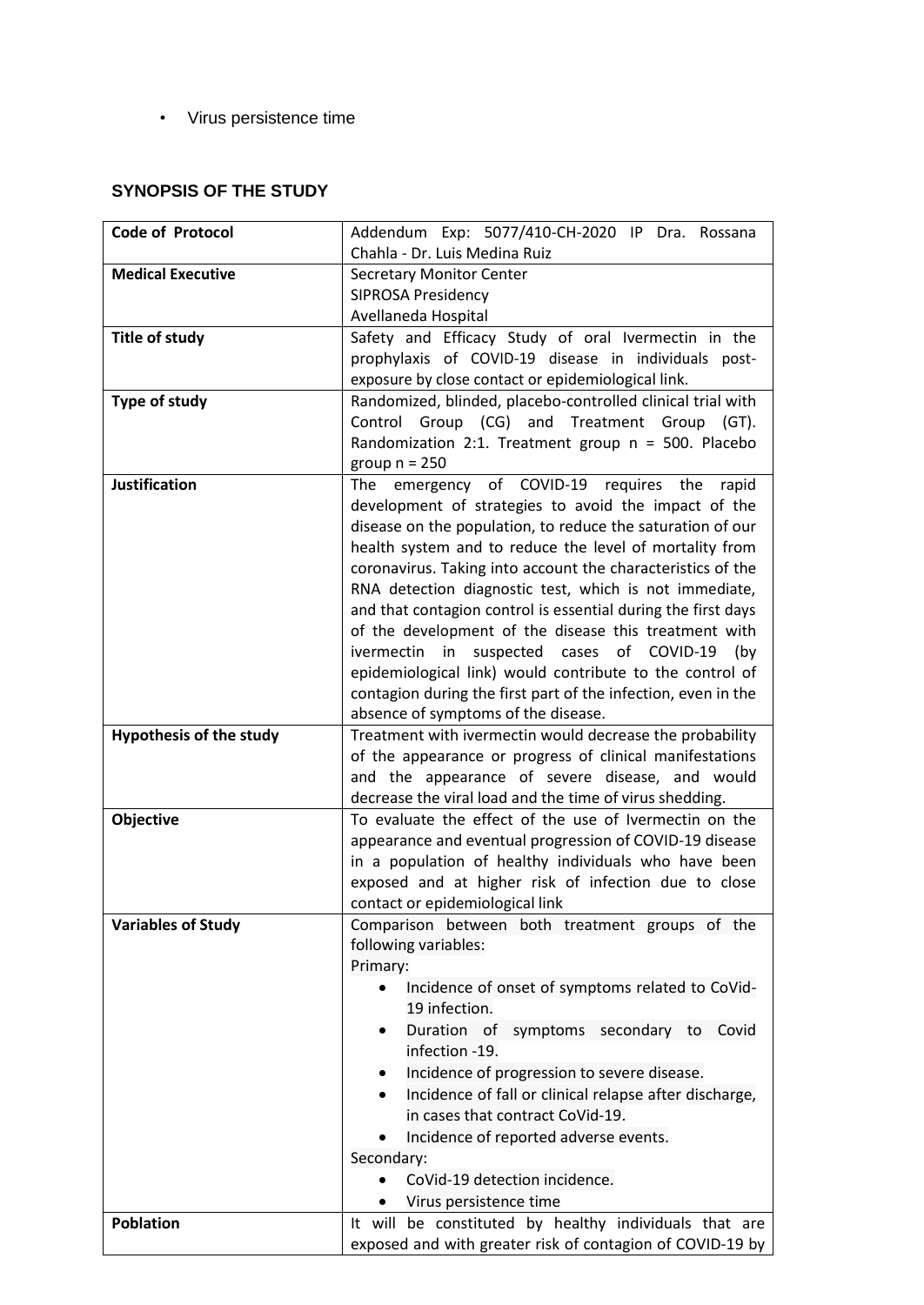|                             | being close contact or epidemiological nexus. A total of 750<br>individuals that meet the inclusion criteria will be included                                                                                                                                                        |
|-----------------------------|--------------------------------------------------------------------------------------------------------------------------------------------------------------------------------------------------------------------------------------------------------------------------------------|
| <b>Elegibility criteria</b> | Inclusion:                                                                                                                                                                                                                                                                           |
|                             | 1. Over 18 years of either sex<br>2. Women of childbearing age with a pregnancy test<br>negative<br>3. In a group, close contact or epidemiological link<br>4. Able to understand and give informed consent<br>written.<br>5. RT-PCR test with negative result.                      |
|                             | <b>Exclusion:</b>                                                                                                                                                                                                                                                                    |
|                             | 1. Known hypersensitivity or allergy to any component of<br>the<br>product under evaluation.<br>2. Age under 18 years.<br>3. Use of immunosuppressants (including corticosteroids                                                                                                    |
|                             | systemic) in the last 30 days.<br>4. Pregnant or nursing.<br>5. Patients with other acute infectious diseases.8<br>6. Patients with autoimmune disease and / or diseases<br>unbalanced chronicles.                                                                                   |
|                             | 7. Who have received a vaccine for Covid 19 (1/2 dose) or<br>who<br>have taken ivermetin (prior to 30 days of the study) or<br>who are participating in another COVID prophylaxis study.                                                                                             |
|                             | <b>Discontinuation:</b>                                                                                                                                                                                                                                                              |
|                             | 1. Development of any serious adverse drug reaction or<br>that, at the discretion of the investigator, puts the subject<br>at risk<br>in study                                                                                                                                       |
| Intervention                | 2. Development of symptoms or positive test for COVID-19<br>Randomization to Treatment Group Ivermectin 0.6mg / kg<br>of weight in two intakes (1st take on day 1 and 2nd take on<br>day 7) vs. Placebo, two takes (1st takes day 1 and 2nd takes<br>day 7).                         |
|                             | Control at day 7, final period of intervention. It will be<br>indicated for the best absorption of ivermectin that it is<br>administer during lunch. The dose will be controlled by kg<br>of weight, not exceeding in any case (in individuals over 70<br>kg) the 7 tablets per dose |
| Intervention                | The study lasts 14 days.<br>Intervention period: 7 days<br>Post-intervention follow-up period: 14 days                                                                                                                                                                               |
|                             | If the patient presents symptoms and a positive test for<br>COVID-19, suspends research treatment to be cared for by<br>the health personnel with standard care for coronavirus<br>infection and a post-intervention follow-up period of 21                                          |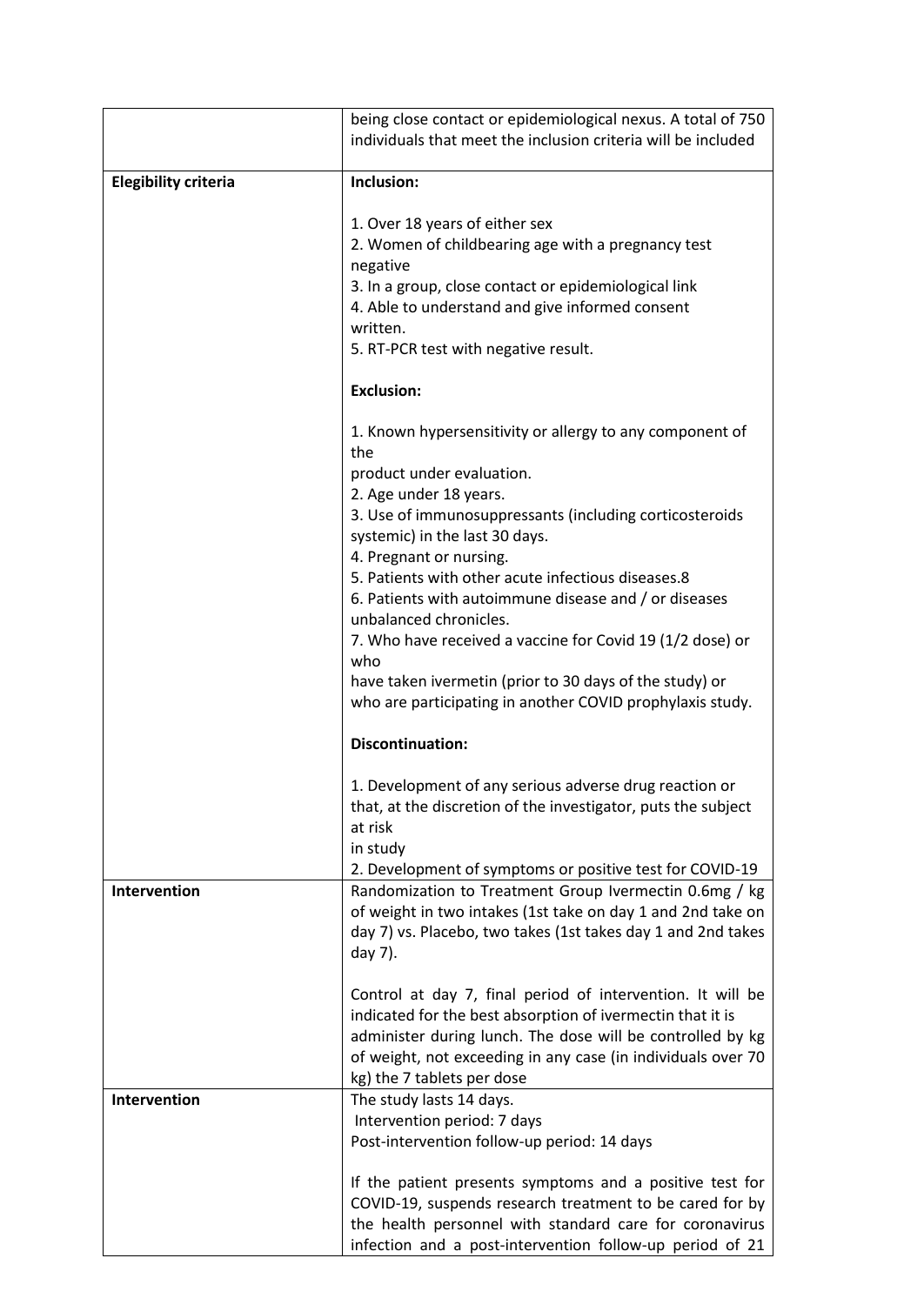|                             | days will be indicated.                                                                                                                                                                                                                                                                                                                                                                                                                                                                                                                                             |
|-----------------------------|---------------------------------------------------------------------------------------------------------------------------------------------------------------------------------------------------------------------------------------------------------------------------------------------------------------------------------------------------------------------------------------------------------------------------------------------------------------------------------------------------------------------------------------------------------------------|
|                             | Visit $0 = Day 0$ : Information about the study to the<br>patient and signature of the informed consent.<br>Affiliation data, clinical control, registration of<br>comorbidities, and taking RT-PCR<br>Visit $1 = Day 1$ : PCR results. Enrollment in the study.<br>Randomization to treatment or placebo Dispensing<br>the drug or placebo<br>Day 4: Remote monitoring. Control of symptoms<br>and side effects<br>Visit $2 = Day 7$ : Dispensing of the 2nd dose. Control<br>of symptoms and side effects<br>Visit $3 = Day 14$ : Control of symptoms and effects |
|                             | collateral. Post follow-up completion RT-PCR test<br>intervention                                                                                                                                                                                                                                                                                                                                                                                                                                                                                                   |
| <b>Statistical Analysis</b> | Descriptive statistics of all variables will be presented<br>analyzed. To compare continuous variables, a test will be<br>used or Wilcox on test, while, for non-continuous variables<br>or categorical, a chi-square or Fisher test will be used. For<br>analysis of interaction of variables, multivariate logistic<br>regression will be used safety analysis will present the<br>incidence rate of AE reported describing its severity and its<br>relationship with the treatment in study.                                                                     |